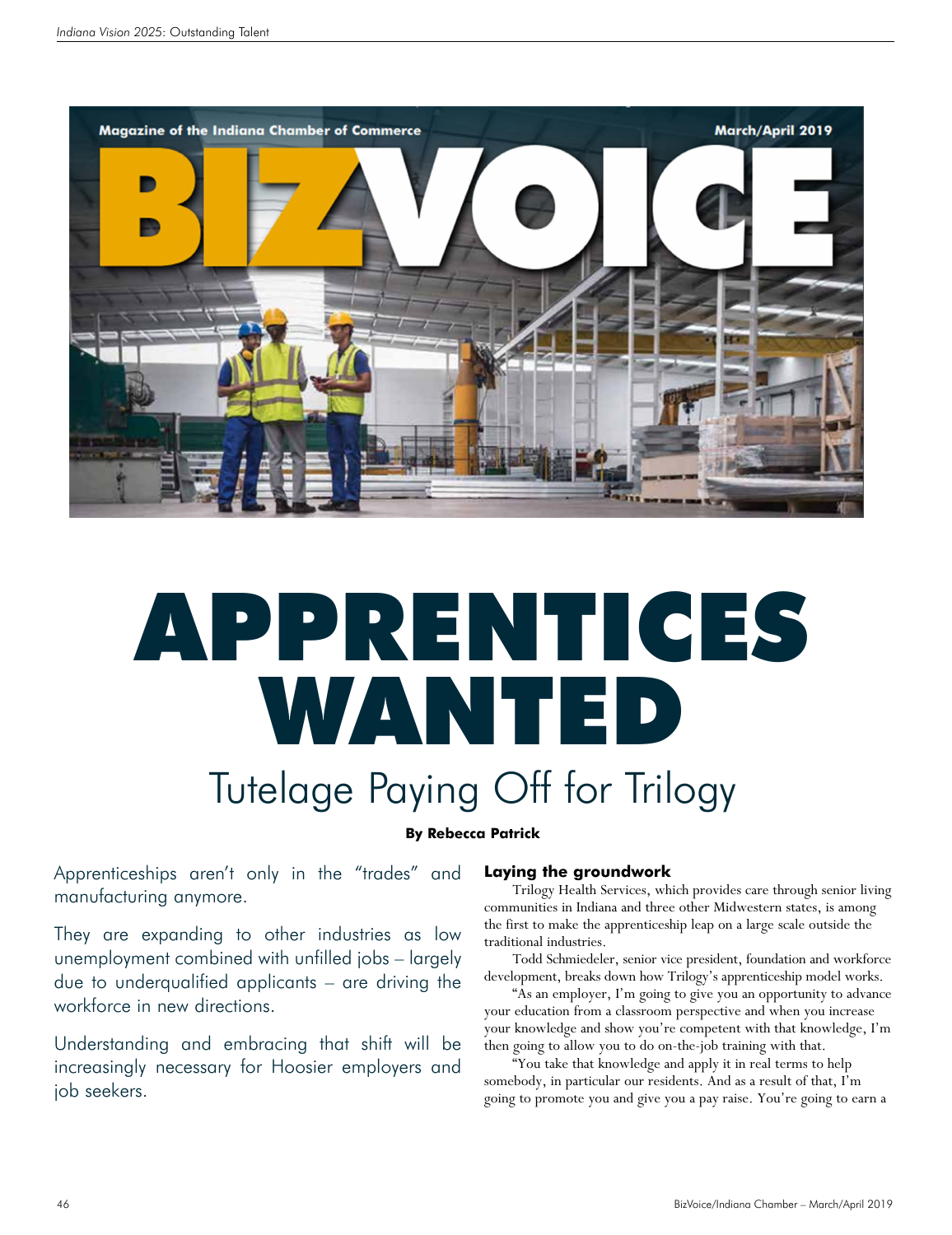

"We sat down and created the apprenticeship program because it just made common sense to us about how to take care of our frontline people," says Todd Schmiedeler of Trilogy Health Services. From caregivers to culinary, employees have embraced it and retention at the company has vastly improved.

national certification because you're confident in both the knowledge and the skills," he describes.

In Trilogy's case, high turnover in two entry-level areas – clinical care and dietary – prompted the move to apprenticeships.

"In the first five months, we had about 800 of our employees being interested and opting into the program and start their certificate journey. Once we saw that, we really understood the value of it and decided we're going to make this open to every single employee," Schmiedeler shares.

"We now basically make (the apprenticeship) part of the role if you're a CNA (certified nursing assistant/aide) with us and if you're in any of our culinary programs from a dietary aide all the way up to our lead cooks and chefs."

He reports feedback from employees has been "outstanding" and given Trilogy insight it never had.

"We've always been very good at employee satisfaction, candidly, but we couldn't understand why that didn't result in even lower turnover. What we learned early on was that employees in those (entry-level) positions felt there wasn't a transparent career path.

"If you've read anything about

millennials, their time period for growth is really in the 90 days to six months' time frame," Schmiedeler asserts. " So, we saw an opportunity to leverage the skills that we needed, the areas of improvement that those employees desired and basically partner on some national industry certifications that we then cross-walked with Ivy Tech, for instance, so that they (employees) would get college credit for that as they go into their degree (if they so choose)."

Schmiedeler says Ivy Tech is the "No. 1 partner" for the CNA and QMA (qualified medication aide) positions and where "our employees do their clinicals at their existing home campus, while their certifications can be done online, on demand and mobile friendly."

#### **Tangible impact**

Indiana's Next Level Jobs program, which provides reimbursements for Hoosier employers for training employees in high-demand fields, has been a real catalyst for Trilogy.

"If you look at our four states, by far Indiana is leading the way on this. We did roughly 2,000 certifications in 2018 across our apprentice program and over 1,200 of them were in Indiana. Next Level Jobs was a really good accelerator for us," Schmiedeler remarks.

"We got a lot of new hires because we positioned it as going to give you a pathway to grow. It was a huge opportunity to get really energized people who wanted to grow."

In 2018, the 1,200 Indiana workers who took part in the apprenticeship program and earned certification "were granted annual raises of \$1.5 million outside of their normal pay raise. You're talking about real money coming to Hoosiers who are CNAs (and other positions), and they are (now) doing a better job taking care of the residents," he offers.

Turnover in Indiana – the largest Trilogy state with half of its overall employees – has been reduced 44% and the retention rate is at 83% for those completing a registered apprentice plan (done through the U.S. Department of Labor).

Schmiedeler pinpoints what has changed in the minds of employees.

"By getting these certificates, they not only got a pay raise, they also felt great about being able to do their job better for the people they were caring for and about. I think it's a combination of those two things that has really made a difference in our retention."

While everything is rosy now, Schmiedeler admits one early challenge.

"We didn't understand the effort it would take to educate our employees on